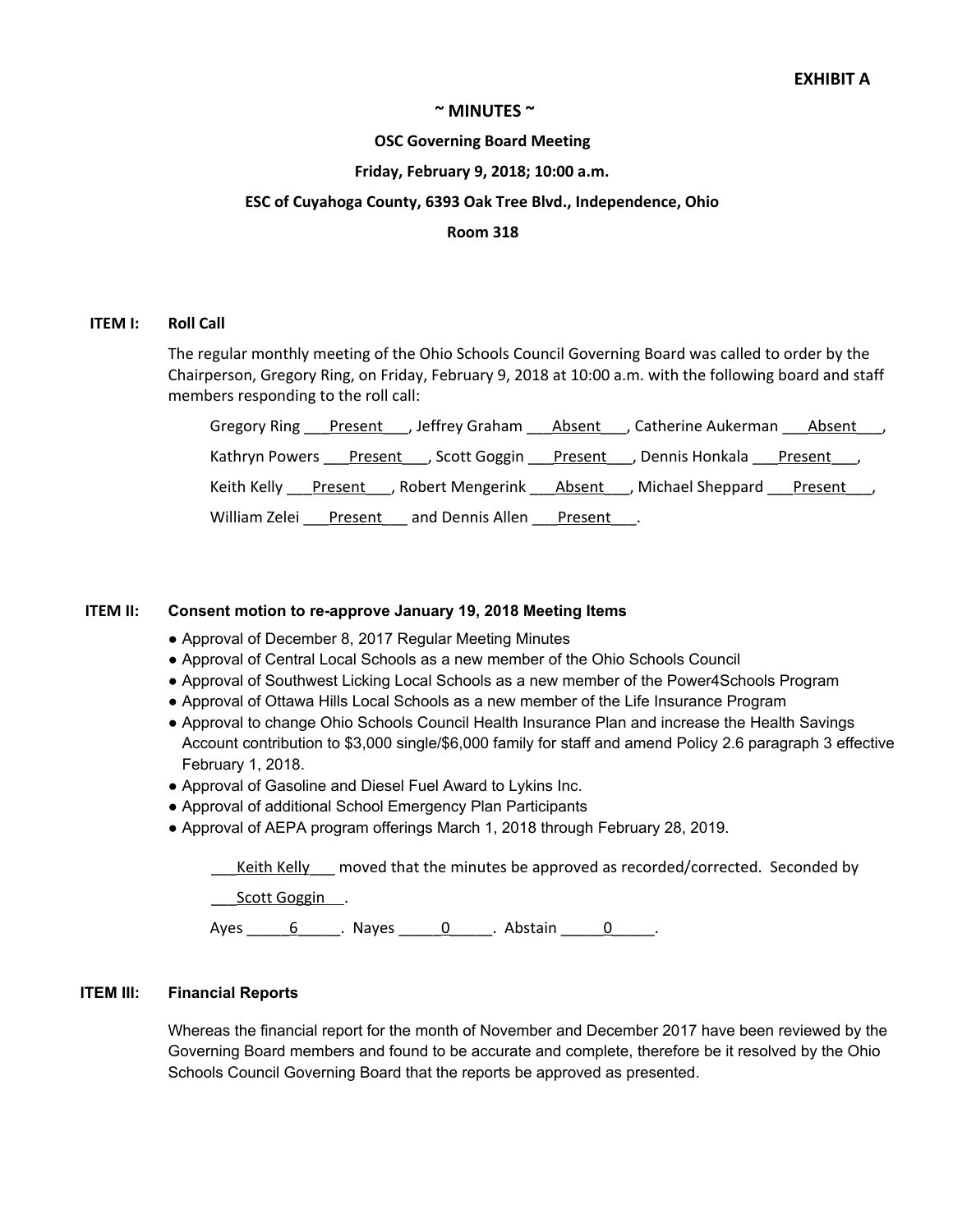| Moved by Michael Sheppard Corrected by Dennis Honkala November 2.    |
|----------------------------------------------------------------------|
| Gregory Ring Aye , Jeffrey Graham Absent , Catherine Aukerman Absent |
| Kathryn Powers Aye , Scott Goggin Aye , Dennis Honkala Aye ,         |
| Keith Kelly Ave , Robert Mengerink Absent , Michael Sheppard Ave     |
| Ayes $6 \qquad 6$ Nayes $0 \qquad$ Abstain $0 \qquad 0 \qquad$       |

## **ITEM IV: Approval of Agreement between OSC and Commtrol**

Whereas the Executive Director recommends that Commtrol be approved as a Preferred Partner for Telecommunications Consulting Services. Therefore, be it resolved by the Ohio Schools Council Governing Board that the Agreement displayed in Exhibit C between the Ohio Schools Council and Commtrol for telecommunications consulting services to member districts effective March 11, 2018 through June 30, 2019 be approved as presented.

| Moved by Kathryn Powers . Seconded by Keith Kelly .                                               |
|---------------------------------------------------------------------------------------------------|
| Gregory Ring ____ Aye____, Jeffrey Graham _____ Absent ___, Catherine Aukerman _____ Absent ____, |
| Kathryn Powers ____ Aye ___, Scott Goggin ____ Aye ___, Dennis Honkala ____ Aye ___,              |
| Keith Kelly Aye , Robert Mengerink Absent , Michael Sheppard Aye,                                 |
| Ayes _______6_______. Nayes _______0_______. Abstain _______0_______.                             |

# **ITEM V: Authorization of Executive Director to enter into Natural Gas Contract with prior notification to Board and Board approval at next meeting**

Be it resolved by the Ohio Schools Council Governing Board that the Executive Director be authorized to enter into a Natural Gas contract with prior notification to Board and Board approval at the next meeting.

| Moved by Kathryn Powers . Seconded by Scott Goggin .                                                                 |
|----------------------------------------------------------------------------------------------------------------------|
| Gregory Ring ____ <u>Aye</u> ____, Jeffrey Graham ____ <u>Absent</u> ___, Catherine Aukerman ____ <u>Absent</u> ___, |
| Kathryn Powers <u>Aye</u> J Scott Goggin Ave J Dennis Honkala Ave J                                                  |
| Keith Kelly Ave , Robert Mengerink Absent , Michael Sheppard Ave ,                                                   |
| Ayes _______6_______. Nayes ________0_______. Abstain ________0_______.                                              |

# **ITEM VI: Authorization of Executive Director to enter into contract with Cloud Mentor with prior notification to Board and Board approval at next meeting**

Be it resolved by the Ohio Schools Council Governing Board that the Executive Director be authorized to enter into a contract with Cloud Mentor with prior notification to Board and Board approval at the next meeting.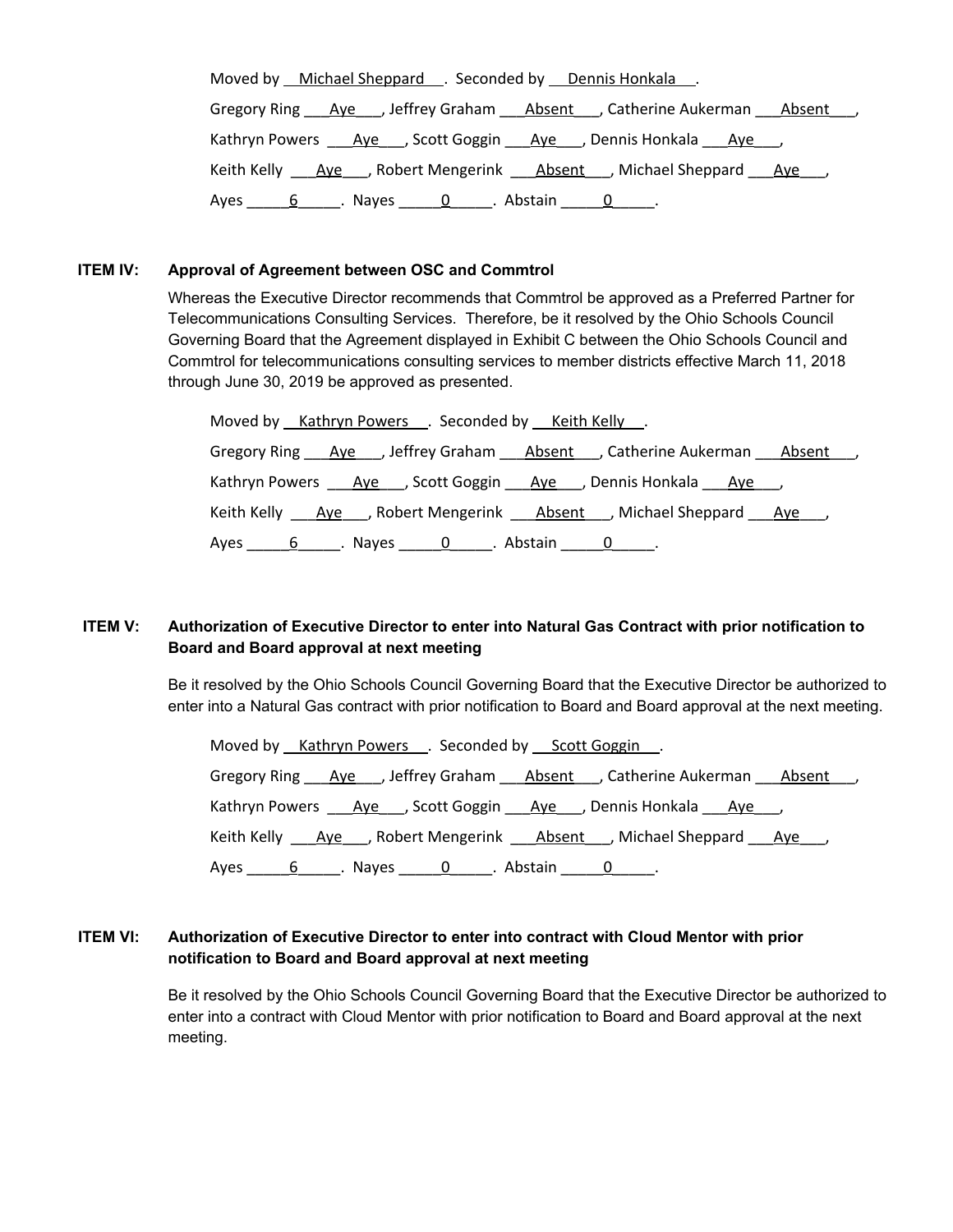| Moved by <u>Keith Kelly</u> Corrected by Michael Sheppard Keith Kelly |
|-----------------------------------------------------------------------|
| Gregory Ring Aye , Jeffrey Graham Absent , Catherine Aukerman Absent  |
| Kathryn Powers Ave , Scott Goggin Ave , Dennis Honkala Ave ,          |
| Keith Kelly Ave , Robert Mengerink Absent , Michael Sheppard Ave      |
| Ayes 6 Nayes 0 Abstain 0 0                                            |

## **ITEM VII: Approval to terminate contract with Bus Movers and More**

Be it resolved by the Ohio Schools Council Governing Board, that per Article III, Duration and Termination, that the Bus Movers and More contract be terminated immediately for violation of Article V, Confidentiality.

| Moved by Kathryn Powers . Seconded by Scott Goggin.                                                                  |
|----------------------------------------------------------------------------------------------------------------------|
| Gregory Ring ____ <u>Aye</u> ____, Jeffrey Graham ____ <u>Absent</u> ___, Catherine Aukerman ____ <u>Absent</u> ___, |
| Kathryn Powers _ _ <u>Aye</u> _ _, Scott Goggin _ _ <u>Aye</u> _ _ , Dennis Honkala _ _ <u>Aye</u> _ _ ,             |
| Keith Kelly ____ <u>Aye</u> ____, Robert Mengerink _____ <u>Absent</u> ___, Michael Sheppard ____ <u>Aye ___</u> ,   |
| Ayes _______6_______. Nayes ________0_______. Abstain ________0_______.                                              |

# **ITEM VIII: Approval to Change Life Insurance benefit for Executive Director and Assistant Executive Director**

Be it resolved by the Ohio Schools Council Governing Board that the Executive Director and the Assistant Executive Director's Life Insurance benefit be limited to \$50,000 effective February 1, 2018.

| Moved by Dennis Honkala __. Seconded by ___ Keith Kelly ___.           |
|------------------------------------------------------------------------|
| Gregory Ring Aye , Jeffrey Graham Absent , Catherine Aukerman Absent , |
| Kathryn Powers <u>Aye</u> , Scott Goggin Aye , Dennis Honkala Aye ,    |
| Keith Kelly Ave , Robert Mengerink Absent , Michael Sheppard Ave ,     |
| Ayes _______6_______. Nayes _______0_______. Abstain _______0_______.  |

# **ITEM IX: Discussion Items**

- **- Power-4-Schools**
- **- Architect RFP**
- **- LEEMC & Charter Schools**
- **- OSC Staffing**
- **- Appointment of a new Board Member (current Past Chair position)**